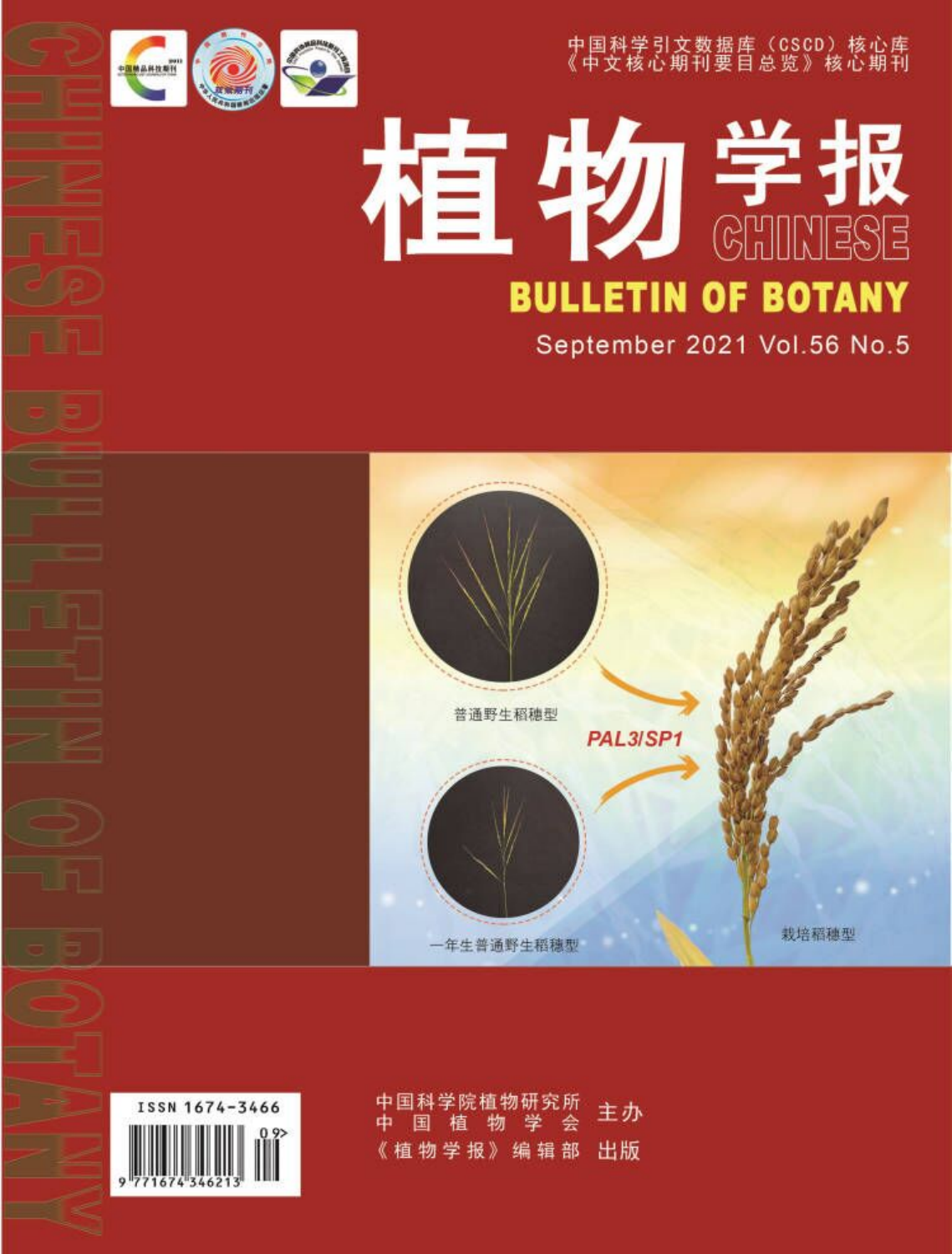# 植 物 学 报

## Zhiwu Xuebao

双月刊 第56卷 第5期 2021年9月



- 热点评述
- 513 免疫信号轴揭示水稻与病原菌斗争的秘密 周俭民
- 516 而今迈步从头越: 马铃薯育种跨入"有种" 时代
	- 许操

#### 研究报告

- 520 水稻穗长基因*PAL3*的克隆及自然变异分析 尚江源, 淳雁, 李学勇
- 533 <sup>60</sup>Co-γ射线辐照种子对牛至形态与挥发性成 分的影响 闫一皓, 王頔, 李静一, 张文颖, 郝渊鹏, 夏 菲, 李慧, 白红彤, 石雷
- 544 小桐子半胱氨酸蛋白酶家族和相应miRNAs 的鉴定及其对低温锻炼的响应

吴丹丹, 陈永坤, 杨宇, 孔春艳, 龚明

- 559 茶树花挥发物对叶蝉三棒缨小蜂的引诱增强 效应 穆丹, 岂泽华, 李沁, 梁可欣, 华绍贵, 朱星 雨, 焦梦婕, 饶玉春, 孙廷哲
- 573 濒危植物百山祖冷杉种子发育特征及其胚 培养 刘柯, 刘彬, 袁璐, 帅辉, 杨洋, 王挺进, 陈 德良, 陈小荣, 杨锴斌, 金孝锋, 陈利萍

#### 特邀专家方法

584 基于TurboID的植物蛋白邻近标记实验方法 邝嘉怡, 李洪清, 沈文锦, 高彩吉

#### 技术方法

594 P515的测量原理、方法和应用 张春艳, 庞肖杰

605 莲的离体快速繁殖技术 熊雅倩, 邓显豹, 张会会, 杨东, 孙恒, 刘娟, 杨美

#### 专题论坛

614 植物CBL-CIPK信号系统响应非生物胁迫的 调控机制

谢玲玲, 王金龙, 伍国强

627 氧化甾醇结合蛋白相关蛋白家族的研究进展 邹文娇, 葛磊, 予茜

书评广告

- 642 浅谈木质装饰材料艺术设计的教学——评《木 材与设计》 罗名映
- 643 新时代背景下农业思想政治工作探析——评 《中国农村思想道德建设研究》 曲珩, 苗艺璇
- 644 工业建筑园区植物结构配置设计研究——评 《景观园林植物图鉴》 张清亮
- 645 浅析社会发展对当代植物生态的影响——评 《社会转型与生态文明协同发展的中国路径》 李欣怡
- 646 蔬菜中有机磷农药多残留检测的气相色谱法 建立研究——评《农产品质量安全检测技术实 用指南》

张栩, 沈忠良

#### 动态信息

现代城市园林植物景观艺术设计研究 张盼盼 植物胶产品电商扶贫发展现状与问题探析

余萍

封面说明**:** 穗型是决定水稻(*Oryza sativa*)产量的重要性状。利用图位克隆的方法鉴定到1个水稻穗长调控基因*PAL3*/*SP1*, 该基因的不同突变形式对穗型有不同程度的影响, 可为水稻穗型改良提供新的变异资源。同时, *PAL3*/*SP1*基因在栽培稻中 的变异也存在于野生稻中, 暗示该基因在驯化过程中可能未受到人工选择。封面图片示普通野生稻(*O. rufipogon*) (稀穗) 和一年生普通野生稻(*O. nivara*) (密穗)来源的*PAL3*/*SP1*对栽培稻穗型发挥重要调控作用。详细内容见本期520–532页尚 江源等的文章(图片提供: 郭亚龙, 任德勇)。